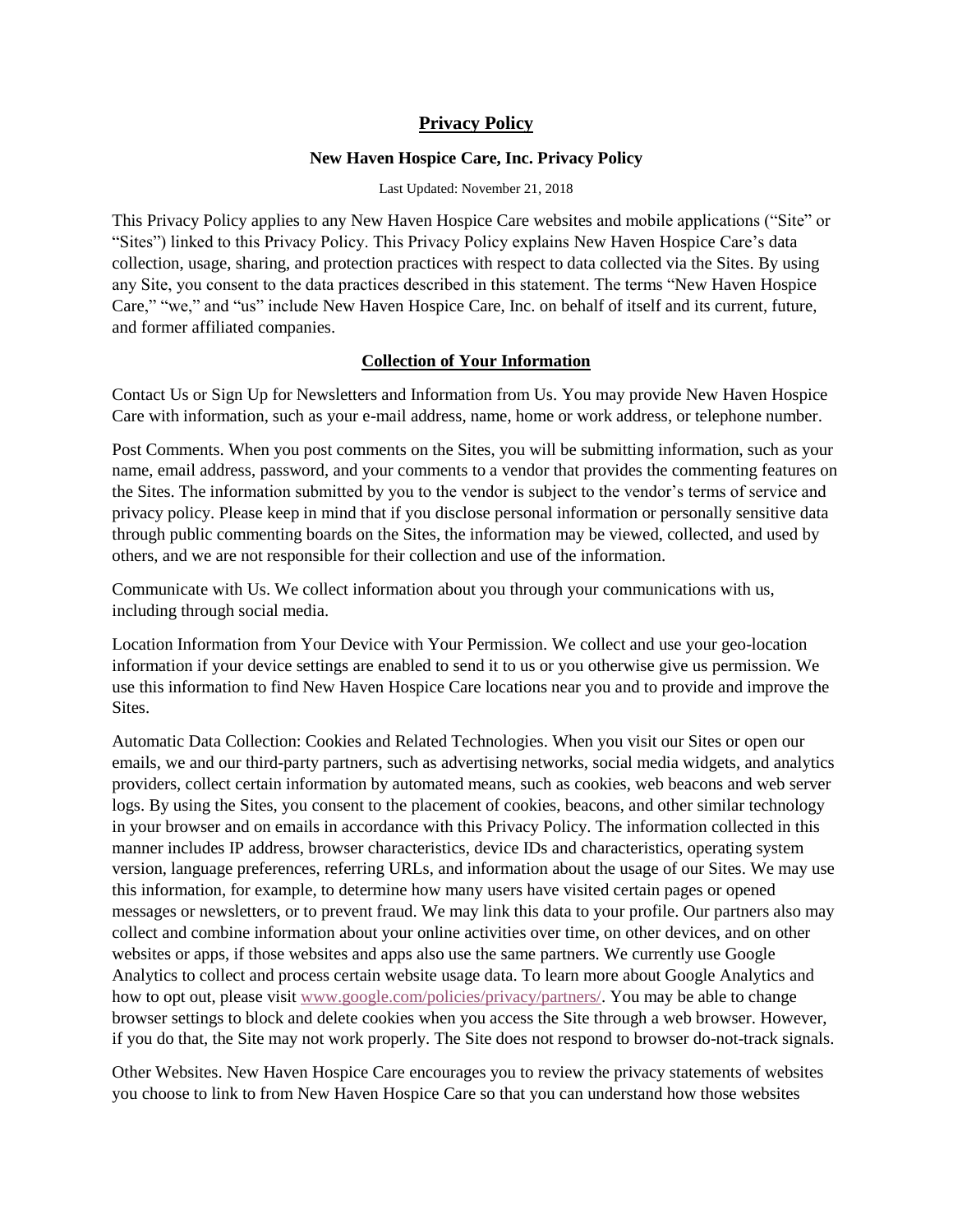collect, use and share your information. New Haven Hospice Care is not responsible for the privacy statements or other content on websites outside of the Sites.

## **Use and Disclosure of your Information**

To Operate the Sites and Provide Services to You. New Haven Hospice Care collects your information to operate the Sites and for service-related purposes. New Haven Hospice Care may also share information with vendors and service providers that perform services for us. For example, if we have provided medical services to you, we may share with a vendor that processes online payments for us certain information, including your name, contact information, and medical record number, for recordkeeping and payment reconciliation purposes.

To Communicate with You. We may use your information to respond to your requests and provide you with information you request. We and our affiliates may call you at the telephone number that you have provided to us to contact you about our services. We may, without further notice or warning and in our discretion, monitor or record telephone conversations that we have with you or anyone acting on your behalf for quality control and training purposes or to protect our rights.

Displaying to Other Users. The information and content you provide to the Sites in public forums, such as comments you post, may be displayed to users of the Sites. We are not responsible for how other users will view and use the posted information.

Social Networking Websites. The Sites may allow you to share information with social networking websites, such as Facebook. Their use of the information will be governed by their privacy policies, and we are not responsible for how they treat the information.

Marketing and Advertising Partners. We do not rent, sell, or share personal information (as defined by California Civil Code §1798.83) about you that we collect on the Sites with other people or unaffiliated companies for their direct marketing purposes, unless we have your permission. We allow access to your information to enable the delivery of online advertising to you and others on the Sites and on other websites and online services from us and our third-party advertising partners, or to send you information we think may be useful or relevant to you. New Haven Hospice Care may also contact you via surveys to conduct research about your opinion of current services or of potential new services that may be offered.

You may be able to opt out of receiving personalized advertisements on this browser or device from advertisers, or other advertising networks who are members of the Network Advertising Initiative or who subscribe to the Digital Advertising Alliance's Self-Regulatory Principles for Online Behavioral Advertising by visiting the opt-out options of each of those organizations. Links to those sites are here:

## **Network Advertising Initiative:**

• Browser Opt-Out: <http://www.networkadvertising.org/choices/>

## **Digital Advertising Alliance:**

• Browser Opt-Out: <http://www.aboutads.info/choices/>

When you opt out of personalized advertising, you may continue to see online advertising on the Sites and/or our ads on other websites and online services.

Other Uses and Sharing. New Haven Hospice Care may also access, preserve, and share your information if required to do so by law or in the good faith belief that such action is necessary to: (a) conform to the